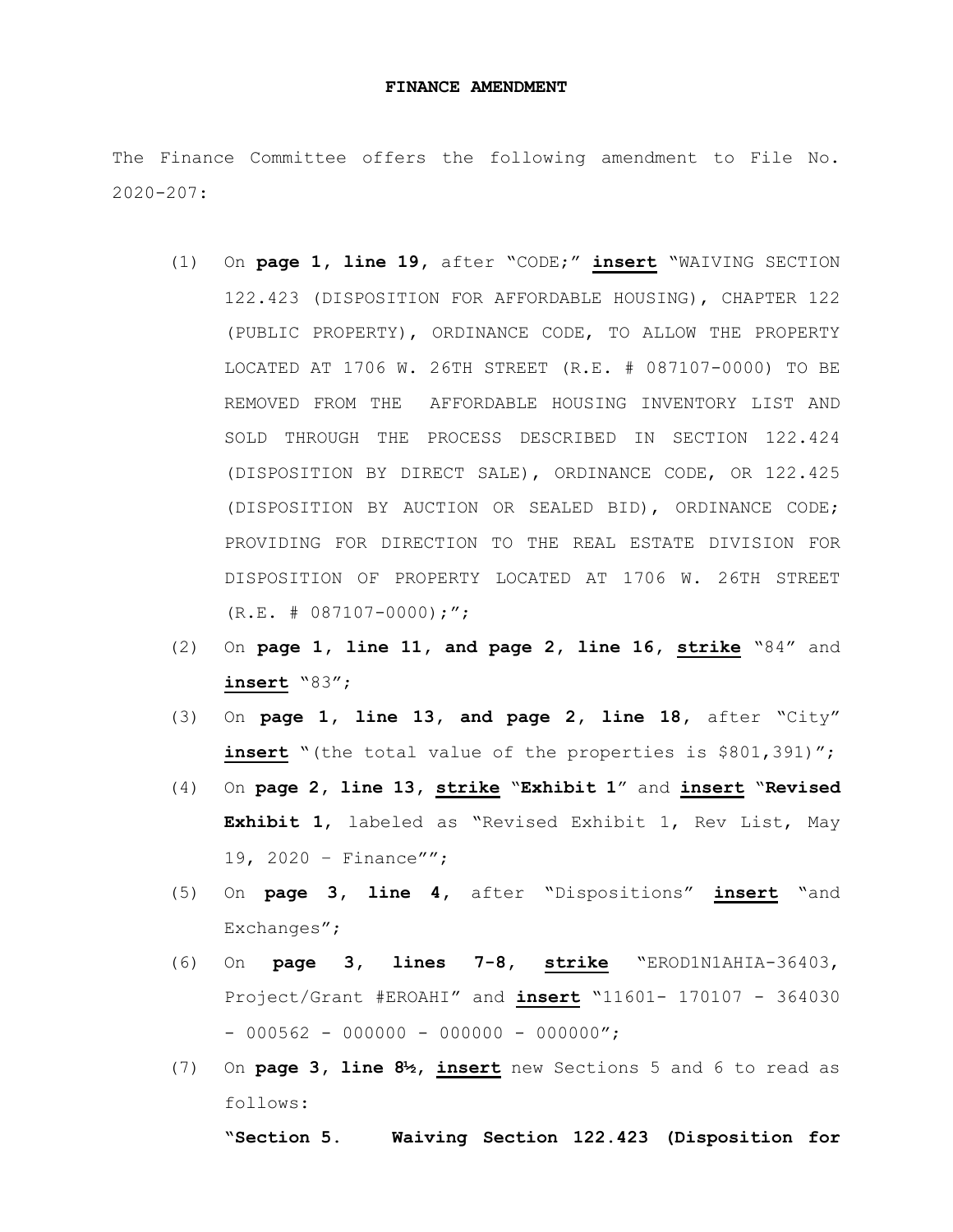**Affordable Housing), Chapter 122 (Public Property),**  *Ordinance Code***.** Section 122.423 (Disposition for Affordable Housing), Subpart B (Real Property Dispositions and Exchanges), Part 4 (Real Property), Chapter 122 (Public Property), *Ordinance Code*, requires that Surplus property that is appropriate for affordable housing shall be placed on the affordable housing inventory list if it satisfies certain criteria, and the Real Estate Division may sell or donate the property for use as affordable housing. Section 122.423, Ordinance Code, is hereby waived to allow the property located at 1706 W. 26th Street (R.E. # 087107- 0000) to be removed from the Affordable Housing Inventory List and sold through the process described in Section 122.424 (Disposition by direct sale), *Ordinance Code*, or 122.425 (Disposition by auction or sealed bid), *Ordinance Code*, as directed in this ordinance.

**Section 6. Direction to the Real Estate Division.** For the disposition of the property located at 1706 W. 26th Street (R.E. # 087107-0000), the Real Estate Division shall follow the procedures outlined in Section 122.424 (Disposition by direct sale), *Ordinance Code*, as to this parcel, and if unsold by direct sale pursuant to Section 122.424, then the Real Estate Division may follow the procedures outlined in Section 122.425 (Disposition by auction or sealed bid), *Ordinance Code*.";

- (8) Renumber remaining Sections accordingly;
- (9) Remove **Exhibit 1** and replace with **Revised Exhibit 1**  attached hereto, which attaches the Revised Affordable Housing Inventory List;
- (10) On **page 1, line 1**, amend the introductory sentence to add that the bill was amended as reflected herein.